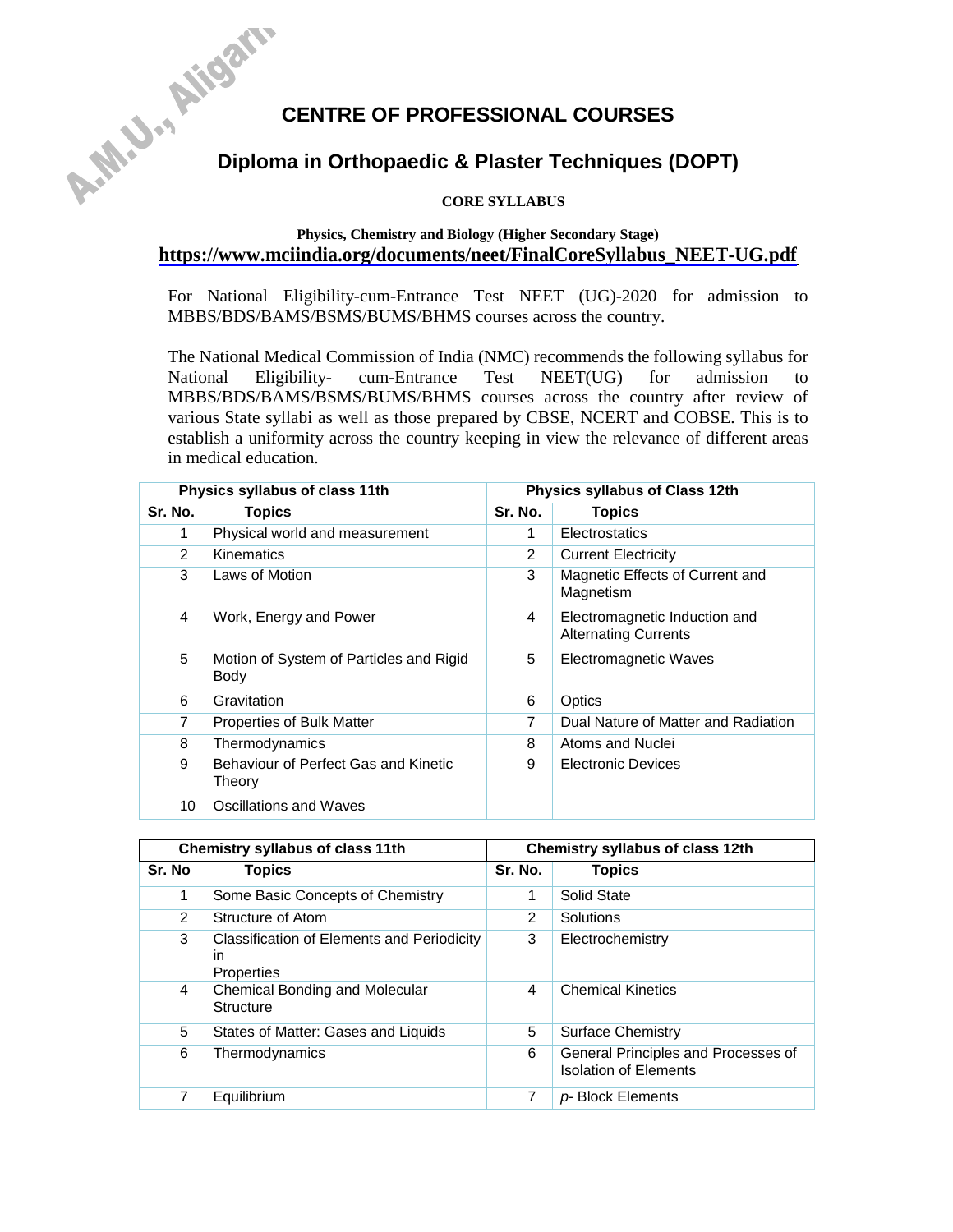| 8  | <b>Redox Reactions</b>                                               | 8  | d and f Block Elements                     |
|----|----------------------------------------------------------------------|----|--------------------------------------------|
| 9  | Hydrogen                                                             | 9  | <b>Coordination Compounds</b>              |
| 10 | s-Block Element (Alkali and Alkaline earth<br>metals)                | 10 | Haloalkanes and Haloarenes                 |
| 11 | Some p-Block Elements                                                | 11 | Alcohols, Phenols and Ethers               |
| 12 | Organic Chemistry- Some Basic<br><b>Principles</b><br>and Techniques | 12 | Aldehydes, Ketones and Carboxylic<br>Acids |
| 13 | Hydrocarbons                                                         | 13 | Organic Compounds Containing<br>Nitrogen   |
| 14 | <b>Environmental Chemistry</b>                                       | 14 | <b>Biomolecules</b>                        |
|    |                                                                      | 15 | Polymers                                   |
|    |                                                                      | 16 | Chemistry in Everyday Life                 |

|                | <b>Biology syllabus of class 11th</b>                   |                | <b>Biology syllabus of class 12th</b> |
|----------------|---------------------------------------------------------|----------------|---------------------------------------|
| Sr. No.        | <b>Topics</b>                                           | Sr. No         | <b>Topics</b>                         |
| 1              | Diversity in Living World                               | 1              | Reproduction                          |
| $\overline{2}$ | Structural Organisation in Animals and<br><b>Plants</b> | $\overline{2}$ | <b>Genetics and Evolution</b>         |
| 3              | Cell Structure and Function                             | 3              | Biology and Human Welfare             |
| 4              | <b>Plant Physiology</b>                                 | 4              | Biotechnology and Its Applications    |
| 5              | Human physiology                                        | 5              | Ecology and environment               |

# **PHYSICS: CONTENTS OF CLASS XI SYLLABUS**

#### **UNIT I: Physical World and Measurement**

- *Physics:* Scope and excitement; nature of physical laws; Physics, technology and society.
- *Need for measurement:* Units of measurement; systems of units; SI units, fundamental and derived units. Length, mass and time measurements; accuracy and precision of measuring instruments; errors in measurement; significant figures.
- Dimensions of physical quantities, dimensional analysis and its applications.

# **UNIT II: Kinematics**

- Frame of reference, Motion in a straight line; Position-time graph, speed and velocity. Uniform and non-uniform motion, average speed and instantaneous velocity. Uniformly accelerated motion, velocity-time and position-time graphs, for uniformly accelerated motion (graphical treatment).
- Elementary concepts of differentiation and integration for describing motion. *Scalar and vector quantities:* Position and displacement vectors, general vectors, general vectors and notation, equality of vectors, multiplication of vectors by a real number; addition and subtraction of vectors. Relative velocity.
- Unit vectors. Resolution of a vector in a plane-rectangular components.
- Scalar and Vector products of Vectors. Motion in a plane. Cases of uniform velocity and uniform acceleration- projectile motion. Uniform circular motion.

# **UNIT III: Laws of Motion**

Intuitive concept of force. Inertia, Newton's first law of motion; momentum and Newton's second law of motion; impulse; Newton's third law of motion. Law of conservation of linear momentum and its applications.

• Equilibrium of concurrent forces. Static and Kinetic friction, laws of friction, rolling friction, lubrication.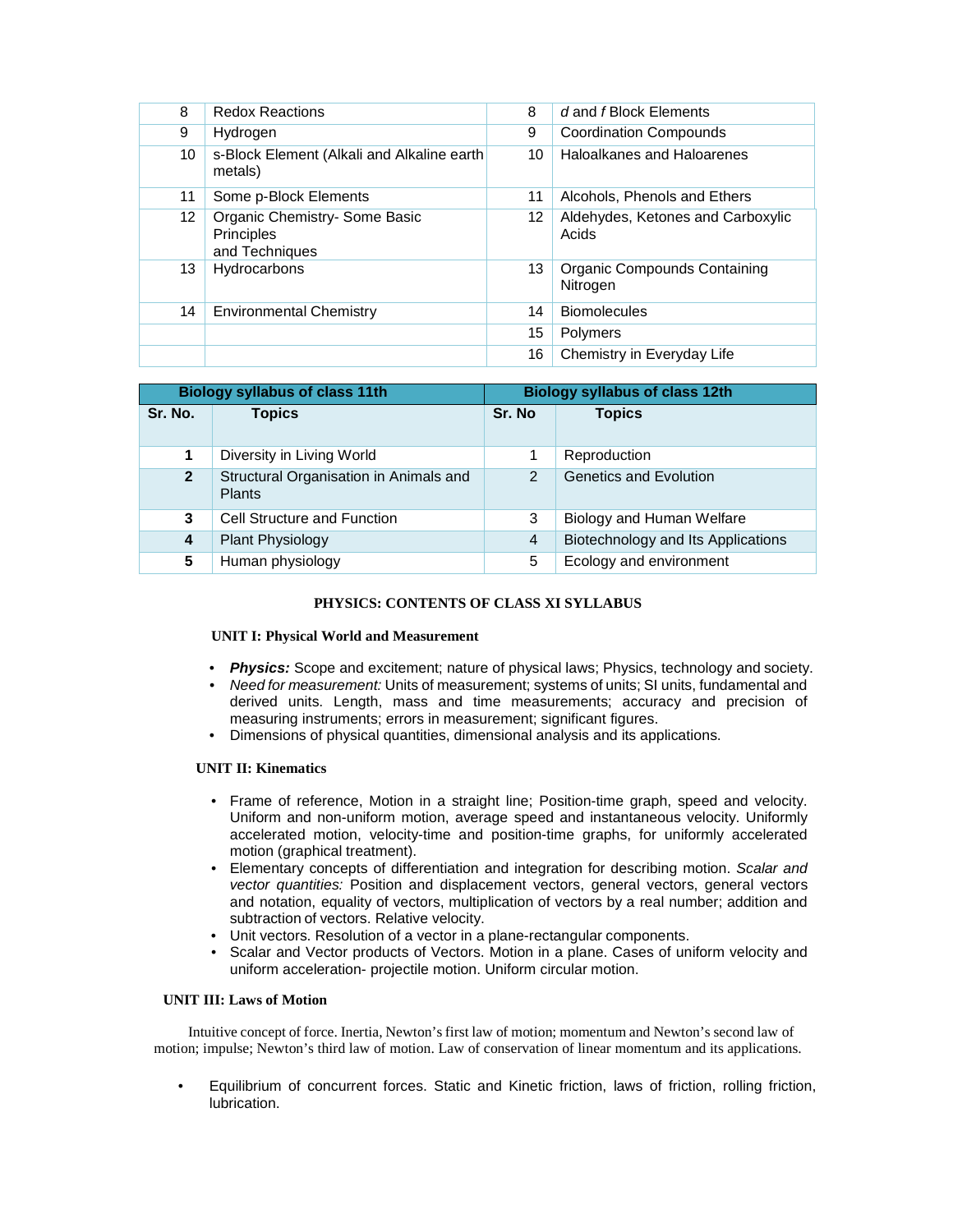• *Dynamics of uniform circular motion.* Centripetal force, examples of circular motion (vehicle on level circular road, vehicle on banked road).

# **UNIT IV: Work, Energy and Power**

- Work done by a constant force and variable force; kinetic energy, work-energy theorem, power.
- Notion of potential energy, potential energy of a spring, conservative forces; conservation of mechanical energy (kinetic and potential energies); nonconservative forces; motion in a vertical circle, elastic and inelastic collisions in one and two dimensions.

## **UNIT V: Motion of System of Particles and Rigid Body**

- Centre of mass of a two-particle system, momentum conservation and centre of mass motion. Centre of mass of a rigid body; centre of mass of uniform rod.
- Moment of a force,-torque, angular momentum, conservation of angular momentum with some examples.
- Equilibrium of rigid bodies, rigid body rotation and equation of rotational motion, comparison of linear and rotational motions; moment of inertia, radius of gyration. Values of M.I. for simple geometrical objects (no derivation). Statement of parallel and perpendicular axes theorems and their applications.

## **UNIT VI: Gravitation**

- Kepler's laws of planetary motion. The universal law of gravitation. Acceleration due to gravity and its variation with altitude and depth.
- Gravitational potential energy; gravitational potential. Escape velocity, orbital velocity of a satellite. Geostationary satellites.

## **UNIT VII: Properties of Bulk Matter**

• Elastic behavior, Stress-strain relationship. Hooke's law, Young's modulus, bulk modulus, shear,

modulus of rigidity, poisson's ratio; elastic energy.

• Viscosity, Stokes' law, terminal velocity, Reynold's number, streamline and turbulent flow. **Critical** 

velocity, Bernoulli's theorem and its applications.

- Surface energy and surface tension, angle of contact, excess of pressure, application of surface tension ideas to drops, bubbles and capillary rise.
- Heat, temperature, thermal expansion; thermal expansion of solids, liquids, and gases. Anomalous expansion. Specific heat capacity: Cp, Cv- calorimetry; change of state – latent heat.
- Heat transfer- conduction and thermal conductivity, convection and radiation. Qualitative ideas of Black Body Radiation, Wein's displacement law, and Green House effect.
- Newton's law of cooling and Stefan's law.

#### **UNIT VIII: Thermodynamics**

- Thermal equilibrium and definition of temperature (zeroth law of Thermodynamics). Heat, work and internal energy. First law of thermodynamics. Isothermal and adiabatic processes.
- *Second law of the thermodynamics:* Reversible and irreversible processes. Heat engines and refrigerators.

#### **UNIT IX: Behaviour of Perfect Gas and Kinetic Theory**

- Equation of state of a perfect gas, work done on compressing a gas.
- *Kinetic theory of gases:* Assumptions, concept of pressure. Kinetic energy and temperature; degrees of freedom, law of equipartition of energy (statement only) and application to specific heat capacities of gases; concept of mean free path.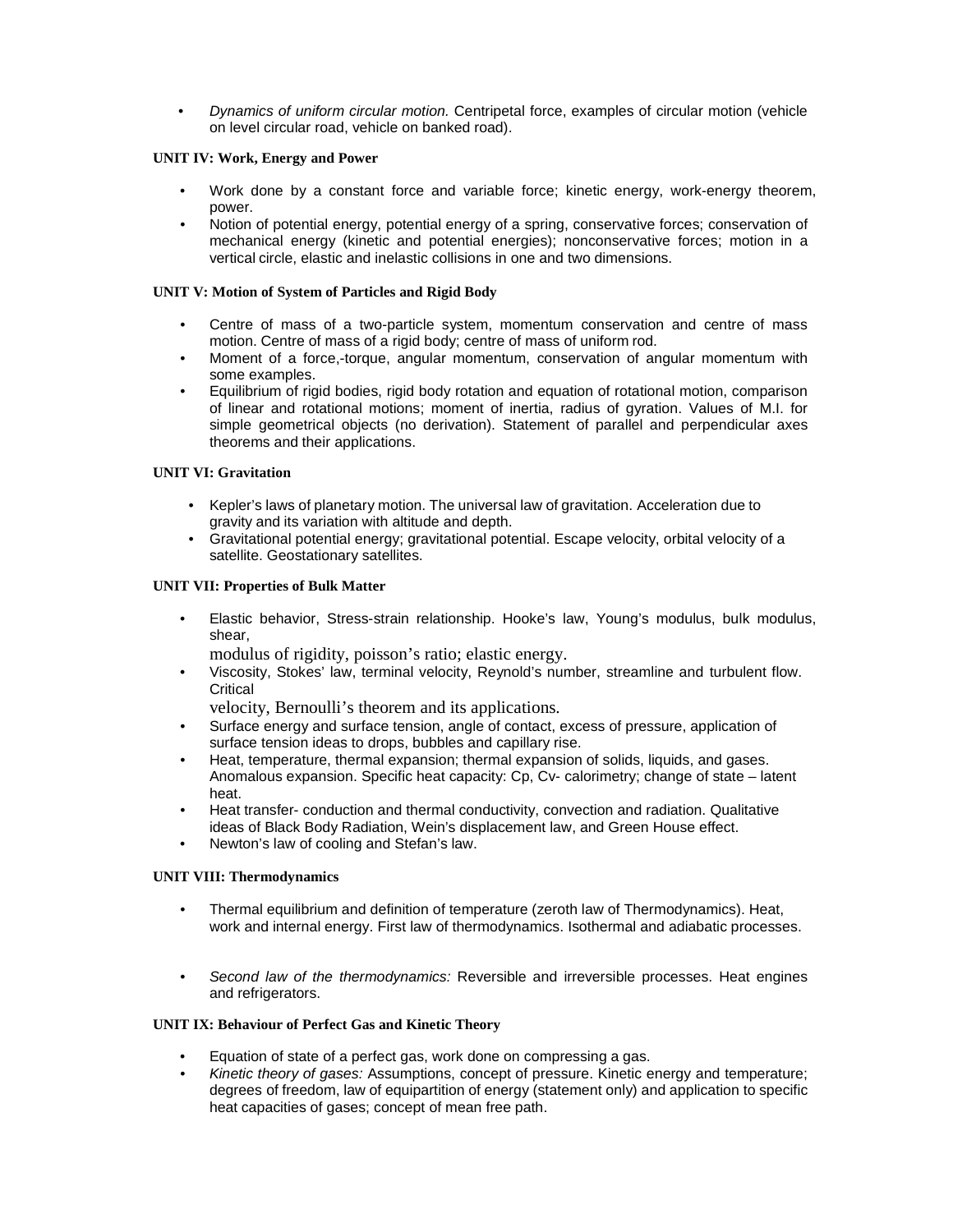#### **UNIT X: Oscillations and Waves**

- Periodic motion-period, frequency, displacement as a function of time. Periodic functions. Simple harmonic motion(SHM) and its equation; phase; oscillations of a spring-restoring force and force constant; energy in SHM –Kinetic and potential energies; simple pendulumderivation of expression for its time period; free, forced and damped oscillations (qualitative ideas only), resonance.
- Wave motion. Longitudinal and transverse waves, speed of wave motion. Displacement relation for a progressive wave. Principle of superposition of waves, reflection of waves, standing waves in strings and organ pipes, fundamental mode and harmonics. Beats. Doppler effect.

# **PHYSICS: CONTENTS OF CLASS XII SYLLABUS**

#### **UNIT I: Electrostatics**

- Electric charges and their conservation. Coulomb's law-force between two point charges, forces between multiple charges; superposition principle and continuous charge distribution.
- Electric field, electric field due to a point charge, electric field lines; electric dipole, electric field due to a dipole; torque on a dipole in a uniform electric field.
- Electric flux, statement of Gauss's theorem and its applications to find field due to infinitely long straight wire, uniformly charged infinite plane sheet and uniformly charged thin spherical shell (field inside and outside)
- Electric potential, potential difference, electric potential due to a point charge, a dipole and system of charges: equipotential surfaces, electrical potential energy of a system of two point charges and of electric diploes in an electrostatic field.
- Conductors and insulators, free charges and bound charges inside a conductor. Dielectrics and electric polarization, capacitors and capacitance, combination of capacitors in series and in parallel, capacitance of a parallel plate capacitor with and without dielectric medium between the plates, energy stored in a capacitor, Van de Graaff generator.

#### **UNIT II: Current Electricity**

- Electric current, flow of electric charges in a metallic conductor, drift velocity and mobility, and their relation with electric current; Ohm's law, electrical resistance, *V-I* characteristics (liner and non- linear), electrical energy and power, electrical resistivity and conductivity.
- Carbon resistors, color code for carbon resistors; series and parallel combinations of resistors; temperature dependence of resistance.
- Internal resistance of a cell, potential difference and emf of a cell, combination of cells in series and in parallel.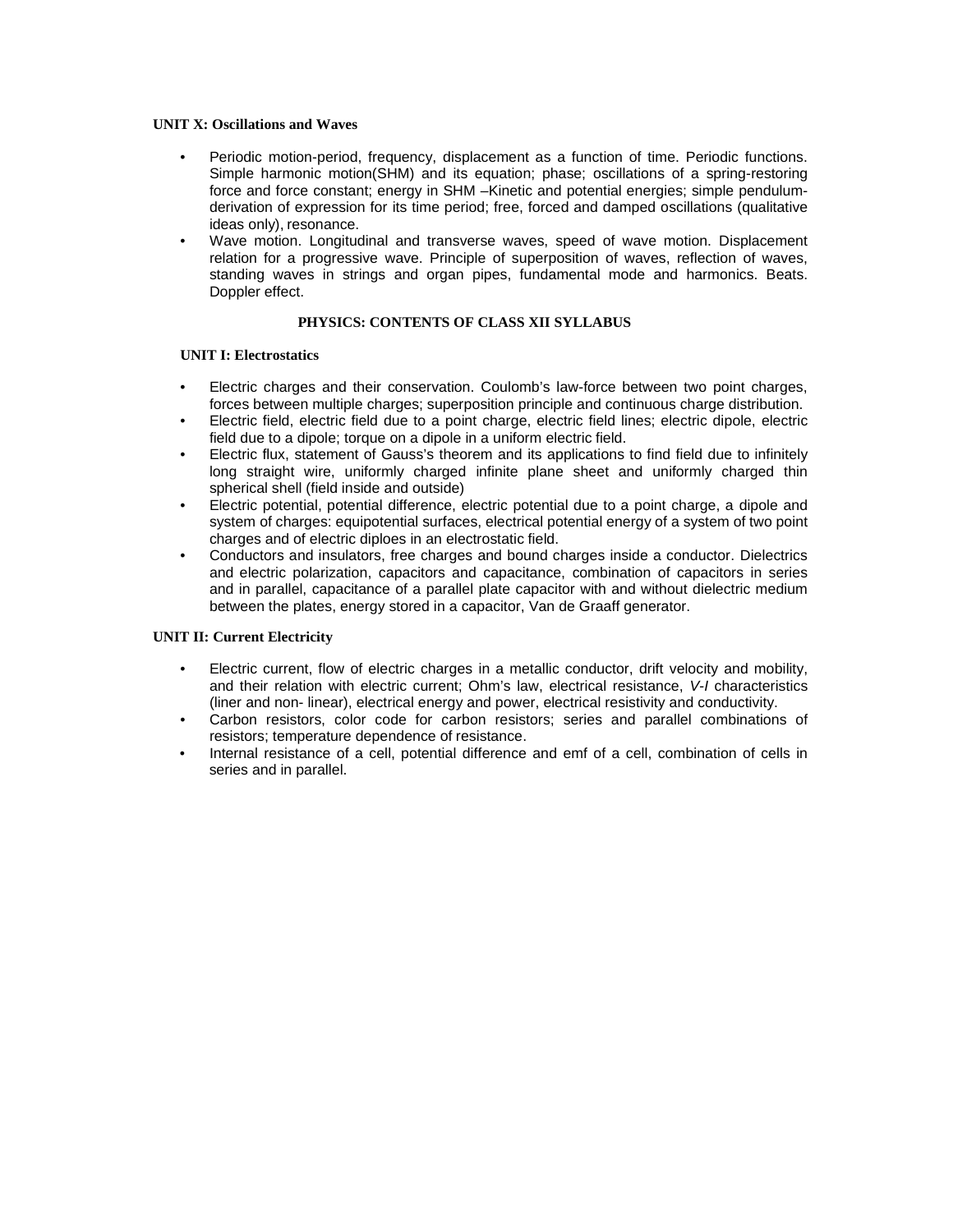- Kirchhoff's laws and simple applications. Wheatstone bridge, metre bridge.
- Potentiometer-principle and applications to measure potential difference, and for comparing emf of two cells; measurement of internal resistance of a cell.

#### **UNIT III: Magnetic Effects of Current and Magnetism**

- Concept of magnetic field, Oersted's experiment. Biot-Savart law and its application to current carrying circular loop.
- Ampere's law and its applications to infinitely long straight wire, straight and toroidal solenoids. Force on a moving charge in uniform magnetic and electric fields. Cyclotron.
- Force on a current-carrying conductor in a uniform magnetic field. Force between two parallel current-carrying conductors-definition of ampere. Torque experienced by a current loop in a magnetic field; moving coil galvanometer-its current sensitivity and conversion to ammeter and voltmeter.
- Current loop as a magnetic dipole and its magnetic dipole moment. Magnetic dipole moment of a revolving electron. Magnetic field intensity due to a magnetic dipole (bar magnet) along its axis and perpendicular to its axis. Torque on a magnetic dipole (bar magnet) in a uniform magnetic field; bar magnet as an equivalent solenoid, magnetic field lines; Earth's magnetic field and magnetic elements.
- Para-, dia-and ferro-magnetic substances, with examples.
- Electromagnetic and factors affecting their strengths. Permanent magnets.

## **UNIT IV: Electromagnetic Induction and Alternating Currents**

- Electromagnetic induction; Faraday's law, induced emf and current; Lenz's Law, Eddy currents. Self and mutual inductance.
- Alternating currents, peak and rms value of alternating current/ voltage; reactance and impedance; LC oscillations (qualitative treatment only), LCR series circuit, resonance; power in AC circuits, wattles current.
- AC generator and transformer.

# **UNIT V: Electromagnetic Waves**

- Need for displacement current.
- Electromagnetic waves and their characteristics (qualitative ideas only). Transverse nature of electromagnetic waves.
- Electromagnetic spectrum (radio waves, microwaves, infrared, visible, ultraviolet, x-rays, gamma rays) including elementary facts about their uses.

# **UNIT VI: Optics**

- Reflection of light, spherical mirrors, mirror formula. Refraction of light, total internal reflection and its applications optical fibres, refraction at spherical surfaces, lenses, thin lens formula, lens-maker's formula. Magnification, power of a lens, combination of thin lenses in contact combination of a lens and a mirror. Refraction and dispersion of light through a prism.
- Scattering of light- blue colour of the sky and reddish appearance of the sun at sunrise and sunset.
- *Optical instruments:* Human eye, image formation and accommodation, correction of eye defects (myopia and hypermetropia) using lenses.
- Microscopes and astronomical telescopes (reflecting and refracting) and their magnifying powers.
- *Wave optics:* Wavefront and Huygens' principle, reflection and refraction of plane wave at a plane surface using wavefronts.
- Proof of laws of reflection and refraction using Huygens' principle.
- Interference, Young's double hole experiment and expression for fringe width, coherent sources and sustained interference of light.
- Diffraction due to a single slit, width of central maximum.
- Resolving power of microscopes and astronomical telescopes. Polarisation, plane polarized light;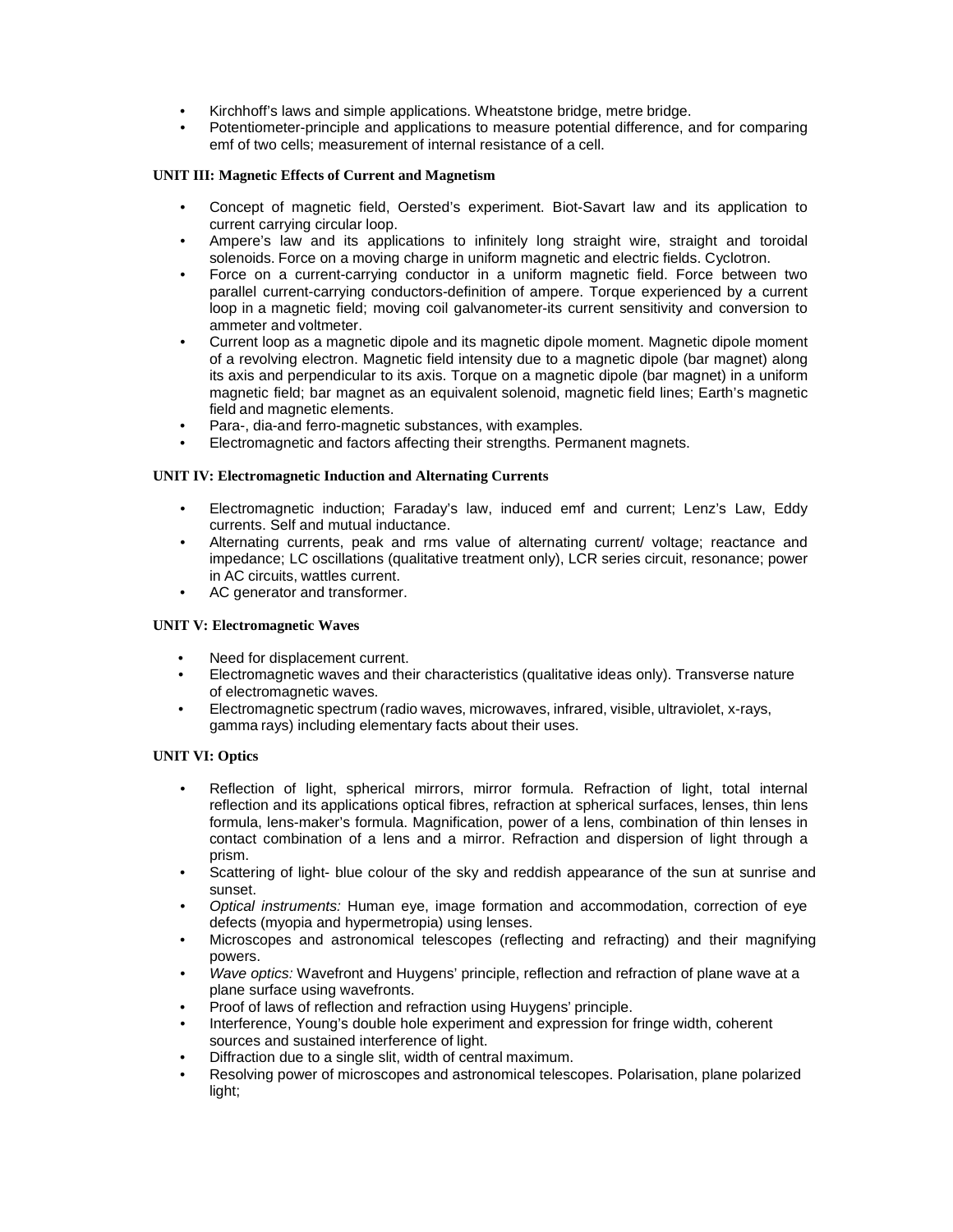Brewster's law, uses of plane polarized light and Polaroids.

#### **UNIT VII: Dual Nature of Matter and Radiation**

- Photoelectric effect, Hertz and Lenard's observations; Einstein's photoelectric equationparticle nature of light.
- Matter waves- wave nature of particles, de Broglie relation. Davisson-Germer experiment (experimental details should be omitted; only conclusion should be explained).

#### **UNIT VIII: Atoms and Nuclei**

- Alpha- particle scattering experiments; Rutherford's model of atom; Bohr model, energy levels, hydrogen spectrum. Composition and size of nucleus, atomic masses, isotopes, isobars; isotones.
- Radioactivity- alpha, beta and gamma particles/ rays and their properties decay law. Massenergy relation, mass defect; binding energy per nucleon and its variation with mass number, nuclear fission and fusion.

#### **UNIT IX: Electronic Devices**

• Energy bands in solids (qualitative ideas only), conductors, insulators and semiconductors; semiconductor diode- *I-V* characteristics in forward and reverse bias, diode as a rectifier; *I-V*  characteristics of LED, diode, solar cell, and Zener diode; Zener diode as a voltage regulator. Junction transistor, transistor action, characteristics of a transistor; transistor as an amplifier (common emitter configuration) and oscillator. Logic gates (OR, AND, NOT, NAND and NOR). Transistor as a switch.

#### **CHEMISTRY: CONTENTS OF CLASS XI SYLLABUS**

## **UNIT I: Some Basic Concepts of Chemistry**

- *General Introduction:* Important and scope of chemistry.
- Laws of chemical combination, *Dalton's atomic theory:* concept of elements, atoms and molecules.
- Atomic and molecular masses. Mole concept and molar mass; percentage composition and empirical and molecular formula; chemical reactions, stoichiometry and calculations based on stoichiometry.

#### **UNIT II: Structure of Atom**

• Atomic number, isotopes and isobars. Concept of shells and subshells, dual nature of matter and light, de Broglie's relationship, Heisenberg uncertainty principle, concept of orbital, quantum numbers, shapes of s,p and d orbitals, rules for filling electrons in orbitals- Aufbau principle, Pauli exclusion principles and Hund's rule, electronic configuration of atoms, stability of half filled and completely filled orbitals.

# UNIT III: Classification of Elements and Periodicity in Properties

• Modern periodic law and long form of periodic table, periodic trends in properties of elements- atomic radii, ionic radii, ionization enthalpy, electron gain enthalpy, electrone gativity, valence.

# **UNIT IV: Chemical Bonding and Molecular Structure**

• Valence electrons, ionic bond, covalent bond, bond parameters, Lewis structure, polar character of covalent bond, valence bond theory, resonance, geometry of molecules, VSEPR theory, concept of hybridization involving *s, p* and *d* orbitals and shapes of some simple molecules, molecular orbital theory of homonuclear diatomic molecules (qualitative idea only). Hydrogen bond.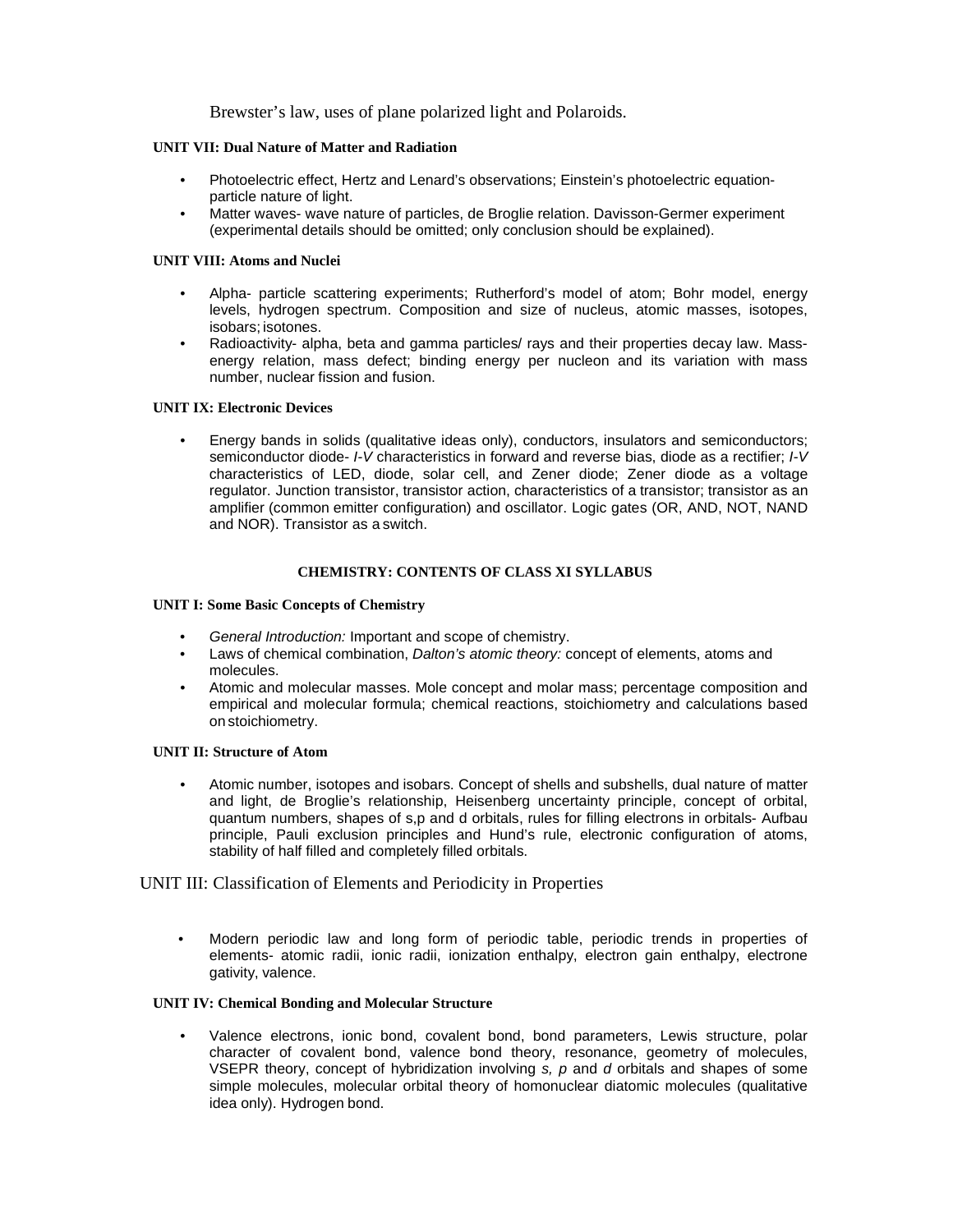#### **UNIT V: States of Matter: Gases and Liquids**

- Three states of matter, intermolecular interactions, types of bonding, melting and boiling points, role of gas laws of elucidating the concept of the molecule, Boyle's law, Charle's law, Gay Lussac's law, Avogadro's law, ideal behaviour of gases, empirical derivation of gas equation. Avogadro number, ideal gas equation. Kinetic energy and molecular speeds (elementary idea), deviation from ideal behaviour, liquefaction of gases, critical temperature.
- Liquid State- Vapour pressure, viscosity and surface tension (qualitative idea only, no mathematical derivations).

## **UNIT VI : Thermodynamics**

- First law of thermodynamics-internal energy and enthalpy, heat capacity and specific heat, measurement of U and H, Hess's law of constant heat summation, enthalpy of : bond dissociation, combustion, formation, atomization, sublimation, phase transition, ionization, solution anddilution.
- Introduction of entropy as state function, Second law of thermodynamics, Gibbs energy change for spontaneous and non-spontaneous process, criteria for equilibrium and spontaneity.
- Third law of thermodynamics- Brief introduction.

## **UNIT VII: Equilibrium**

• Equilibrium in physical and chemical processes, dynamic nature of equilibrium, law of chemical equilibrium, equilibrium constant, factors affecting equilibrium- Le Chatelier's principle; ionic equilibrium- ionization of acids and bases, strong and weak electrolytes, degree of ionization, ionization of polybasic acids, acid strength, concept of pH., Hydrolysis of salts (elementary idea)., buffer solutions, Henderson equation, solubility product, common ion effect (with illustrative examples).

# **UNIT VIII: Redox Reactions**

• Concept of oxidation and oxidation and reduction, redox reactions oxidation number, balancing redox reactions in terms of loss and gain of electron and change in oxidation numbers.

#### **UNIT IX: Hydrogen**

• Occurrence, isotopes, preparation, properties and uses of hydrogen; hydridesionic, covalent and interstitial; physical and chemical properties of water, heavy water; hydrogen peroxidepreparation, reactions, uses and structure;

#### **UNIT X: s-Block Elements (Alkali and Alkaline earth metals)**

- *Group I and group 2 elements:*
- General introduction, electronic configuration, occurrence, anomalous properties of the first element of each group, diagonal relationship, trends in the variation of properties (such as ionization enthalpy, atomic and ionic radii), trends in chemical reactivity with oxygen, water, hydrogen and halogens; uses.
- Preparation and Properties of Some important Compounds:
- Sodium carbonate, sodium chloride, sodium hydroxide and sodium hydrogencarbonate, biological importance of sodium and potassium.
- Industrial use of lime and limestone, biological importance of Mg and Ca.

#### **UNIT XI: Some p-Block Elements**

- General Introduction to p-Block Elements.
- *Group 13 elements:* General introduction, electronic configuration, occurrence, variation of properties, oxidation states, trends in chemical reactivity, anomalous properties of first element of the group; Boron, some important compounds: borax, boric acids, boron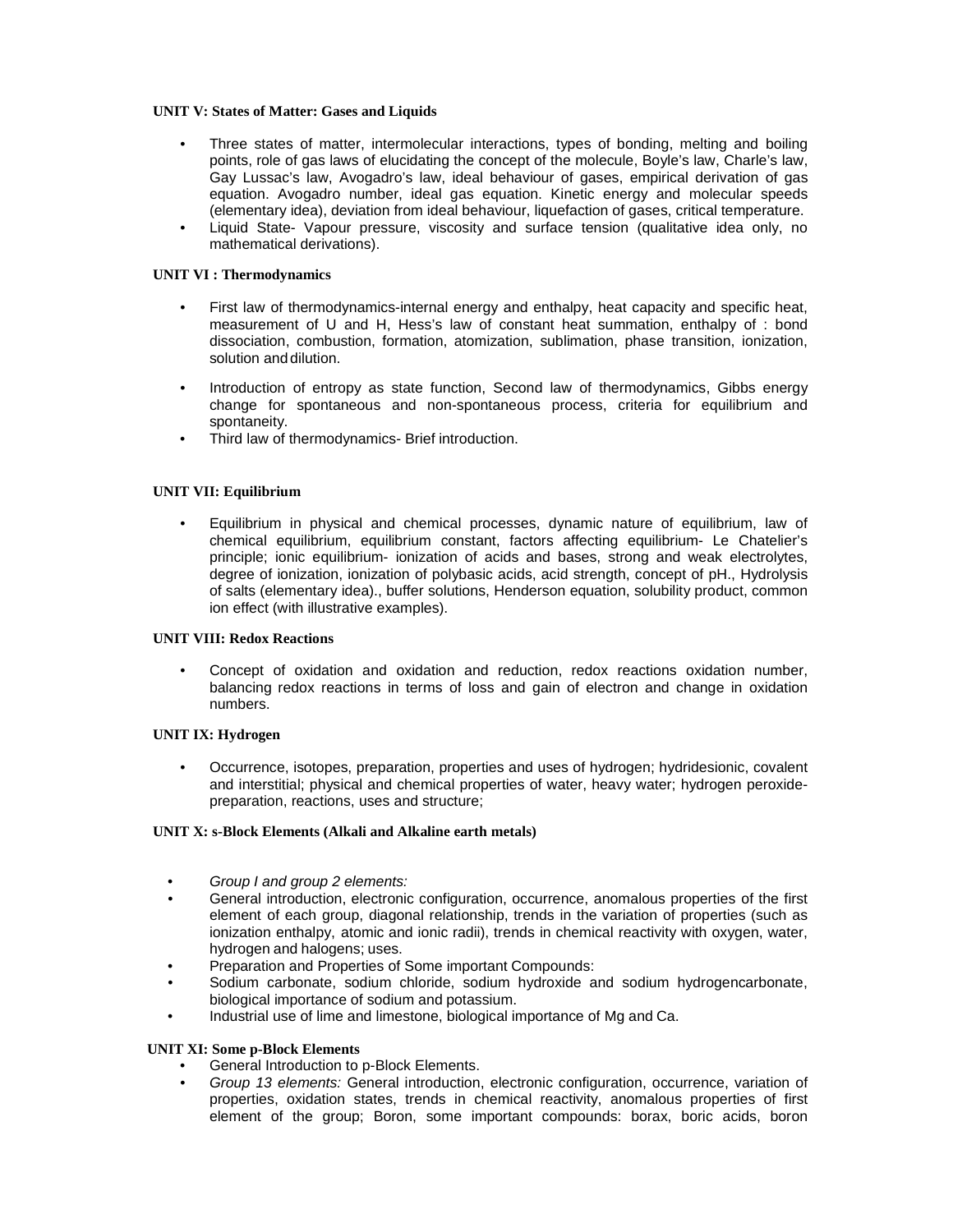hydrides. Aluminium: uses, reactions with acids and alkalies.

- *General 14 elements:* General introduction, electronic configuration, occurrence, variation of properties, oxidation states, trends in chemical reactivity, anomalous behaviour of first element. Carbon, allotropic forms, physical and chemical properties: uses of some important compounds: oxides.
- Important compounds of silicon and a few uses: silicon tetrachloride, silicones, silicates and zeolites, their uses.

#### **UNIT XII: Organic Chemistry- Some Basic Principles and Techniques**

- General introduction, methods of purification qualitative and quantitative analysis, classification and IUPAC nomenclature of organic compounds.
- Electronic displacements in a covalent bond: inductive effect, electromeric effect, resonance and hyper conjugation.
- Homolytic and heterolytic fission of a covalent bond: free radials, carbocations, carbanions; electrophiles and nucleophiles, types of organic reactions.

#### **UNIT XIII: Hydrocarbons**

- *Alkanes-* Nomenclature, isomerism, conformations (ethane only), physical properties, chemical reactions including free radical mechanism of halogenation, combustion and pyrolysis.
- *Alkanes-*Nomenclature, structure of double bond (ethene), geometrical isomerism, physical properties, methods of preparation: chemical reactions: addition of hydrogen, halogen, water, hydrogen halides (Markovnikov's addition and peroxide effect), ozonolysis, oxidation, mechanism of electrophilic addition.
- *Alkynes-*Nomenclature, structure of triple bond (ethyne), physical properties, methods of preparation, chemical reactions: acidic character of alkynes, addition reaction of- hydrogen, halogens, hydrogen halides and water.
- *Aromatic hydrocarbons-* Introduction, IUPAC nomenclature; Benzene; resonance, aromaticity; chemical properties: mechanism of electrophilic substitution-Nitration sulphonation, halogenation,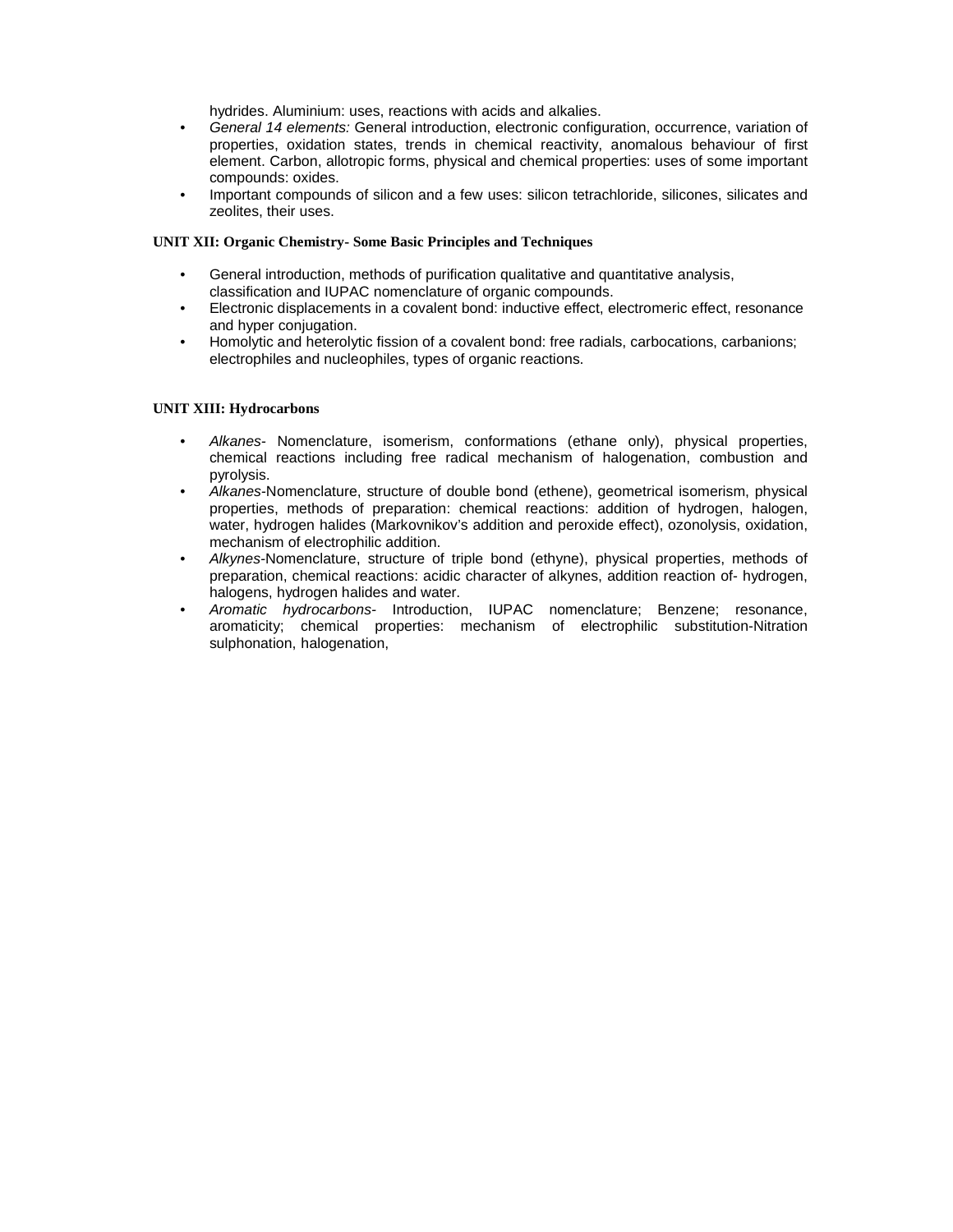Friedel Craft's alkylation and acylation; directive influence of functional group in mono-substituted benzene; carcinogenicity and toxicity.

### **UNIT XIV: Environmental Chemistry**

• *Environmental pollution:* Air, water and soil pollution, chemical reactions in atmosphere, smogs, major atmospheric pollutants; acid rain ozone and its reactions, effects of depletion of ozone layer, greenhouse effect and global warming-pollution due to industrial wastes; green chemistry as an alternative tool for reducing pollution, strategy for control of environmental pollution.

# **CHEMISTRY: CONTENTS OF CLASS XII SYLLABUS**

## **UNIT I: Solid State**

• Classification of solids based on different binding forces; molecular, ionic covalent and metallic solids, amorphous and crystalline solids (elementary idea), unit cell in two dimensional and three dimensional lattices, calculation of density of unit cell, packing in solids, packing efficiency, voids, number of atoms per unit cell in a cubic unit cell, point defects, electrical and magnetic properties, Band theory of metals, conductors, semiconductors and insulators.

#### **UNIT II: Solutions**

• Types of solutions, expression of concentration of solutions of solids in liquids, solubility of gases in liquids, solid solutions, colligative properties- relative lowering of vapour pressure, Raoult's law, elevation of boiling point, depression of freezing point, osmotic pressure, determination of molecular masses using colligative properties abnormal molecular mass. Van Hoff factor.

#### **UNIT III: Electrochemistry**

Redox reactions, conductance in electrolytic solutions, specific and molar conductivity variation of conductivity with concentration, kohlrausch's Law, electrolysis and Laws of electrolysis (elementary idea), dry cell- electrolytic cells and Galvanic cells; lead accumulator, EMF of a cell, standard electrode potential, Relation between Gibbs energy change and EMF of a cell, fuel cells; corrosion.

#### **UNIT IV: Chemical Kinetics**

Rate of a reaction (average and instantaneous), factors affecting rates of reaction; concentration, temperature, catalyst; order and molecularity of a reaction; rate law and specific rate constant, integrated rate equations and half life (only for zero and first order reactions); concept of collision theory ( elementary idea, no mathematical treatment). Activation energy, Arrhenious equation.

#### **UNIT V: Surface Chemistry**

• *Adsorption-*physisorption and chemisorption; factors affecting adsorption of gases on solids, catalysis homogeneous and heterogeneous, activity and selectivity: enzyme catalysis; colloidal state: distinction between true solutions, colloids and suspensions; lyophillic, lyophobic multimolecular and macromolecular colloids; properties of colloids; Tyndall effect, Brownian movement, electrophoresis, coagulation; emulsions- types of emulsions.

#### **UNIT VI: General Principles and Processes of Isolation of Elements**

• *Principles and methods of extraction-* concentration, oxidation, reduction electrolytic method and refining; occurrence and principles of extraction of aluminium, copper, zinc and iron.

# **UNIT VII:** *p-* **Block Elements**

• *Group 15 elements:* General introduction, electronic configuration, occurrence, oxidation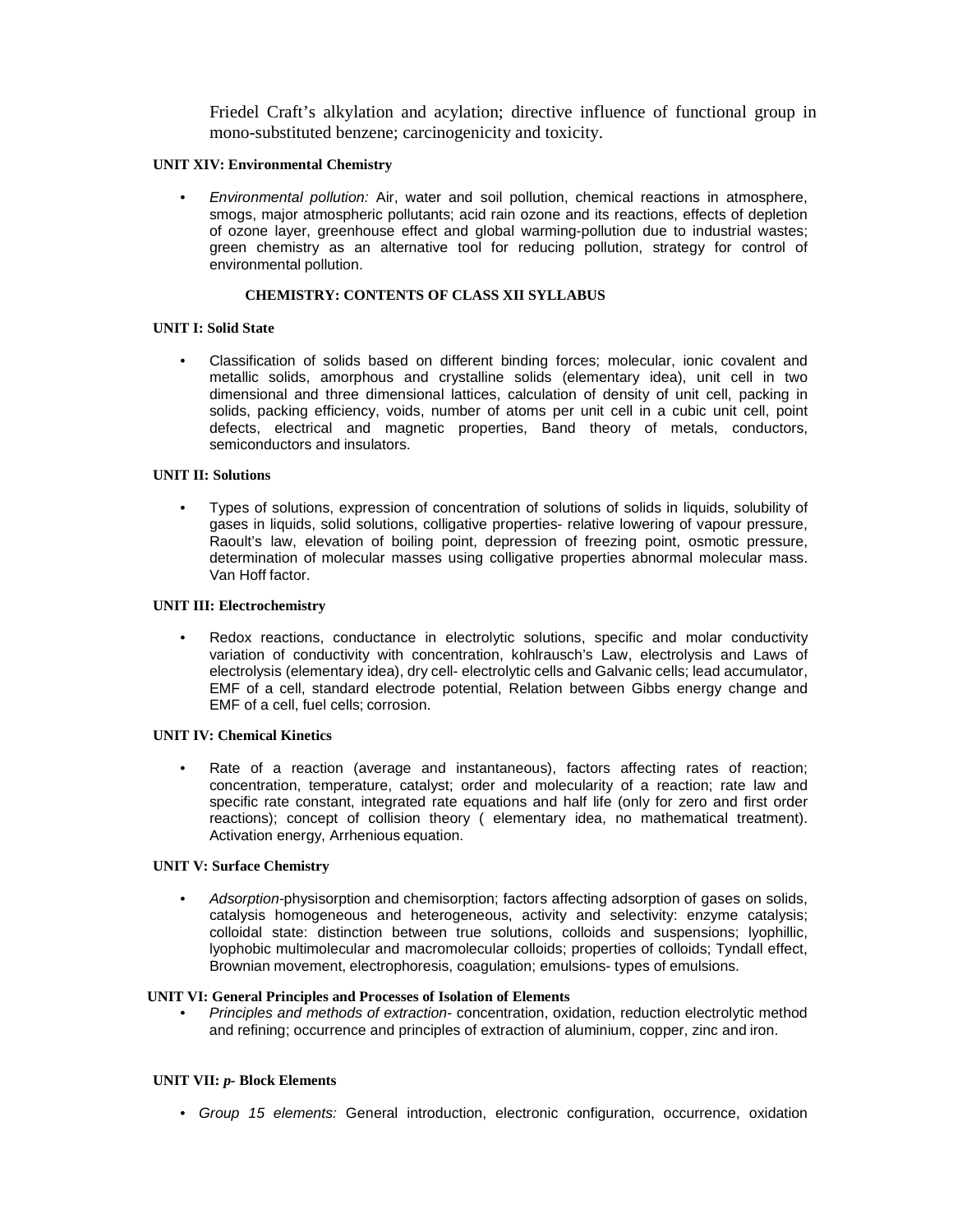states, trends in physical and chemical properties; preparation and properties of ammonia and nitric acid, oxides of nitrogen (structure only); Phosphorous- allotropic forms; compounds of phosphorous: preparation and properties of phosphine, halides (PCI3, PCI5) and oxoacids (elementary idea only).

- *Group 16 elements:* General introduction, electronic configuration, oxidation states, occurrence, trends in physical and chemical properties; dioxygen: preparation, properties and uses; classification of oxides; ozone. Sulphur – allotropic forms; compounds of sulphur: preparation, preparation, properties and uses of sulphur dioxide; sulphuric acid: industrial process of manufacture, properties and uses, oxoacids of sulphur (structures only).
- *Group 17 elements:* General introduction, electronic configuration, oxidation states, occurrence, trends in physical and chemical properties; compounds of halogens: preparation, properties and uses of chlorine and hydrochloric acid, interhalogen compounds oxoacids of halogens (structures only).
- *Group 18 elements:* General introduction, electronic configuration, occurrence, trends in physical and chemical properties, uses.

## **UNIT VIII:** *d* **and** *f* **Block Elements**

- General introduction, electronic configuration, characteristics of transition metals, general trends in properties of the first row transition metals- metallic character, ionization enthalpy, oxidation states, ionic radii, colour, catalytic property, magnetic properties, interstitial compounds, alloy formation. Preparation and properties of K2Cr2O7 and KMnO4.
- *Lanthanoids-* electronic configuration, oxidation states, chemical reactivity, and lanthanoid contraction and its consequences.
- *Actinoids:* Electronic configuration, oxidation states and comparison with lanthanoids.

## **UNIT IX: Coordination Compounds**

• *Coordination compounds:* Introduction, ligands, coordination number, colour, magnetic properties and shapes, IUPAC nomenclature of mononuclear coordination compounds, isomerism (structural and stereo) bonding, Werner's theory VBT,CFT; importance of coordination compounds (in qualitative analysis, biological systems).

#### **UNIT X: Haloalkanes and Haloarenes**

- *Haloalkanes:* Nomenclature, nature of C –X bond, physical and chemical properties, mechanism of substitution reactions. Optical rotation.
- *Haloarenes:* Nature of C-X bond, substitution reactions (directive influence of halogen for monosubstituted compounds only).
- Uses and environment effects of dichloromethane, trichloromethane, tetrachloromethane, iodoform, freons, DDT.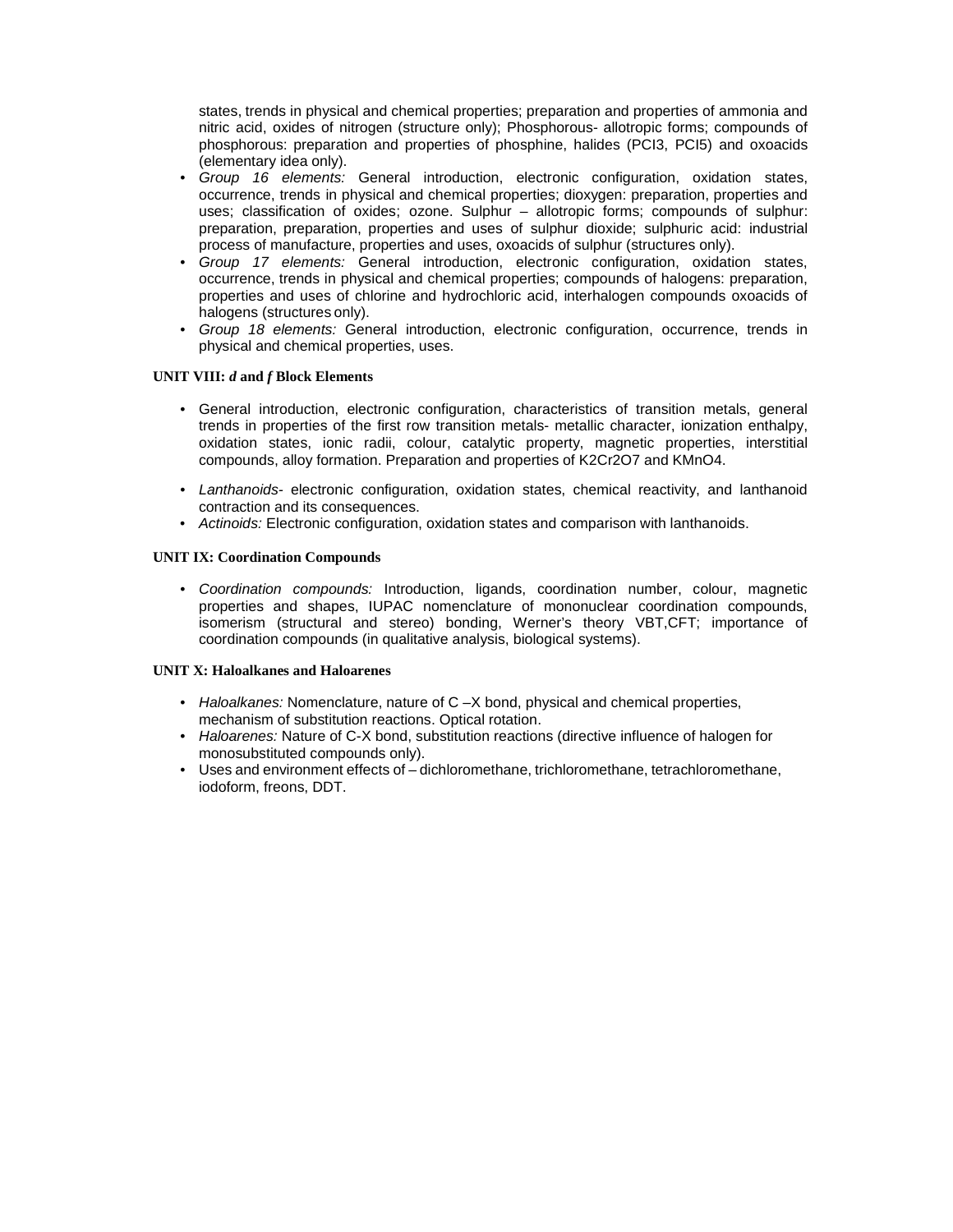#### **UNIT XI: Alcohols, Phenols and Ethers**

- *Alcohols:* Nomenclature, methods of preparation, physical and chemical properties (of primary alcohols only); identification of primary, secondary and tertiary alcohols; mechanism of dehydration, uses with special reference to methanol and ethanol.
- *Phenols:* Nomenclature, methods of preparation, physical and chemical properties, acidic nature of phenol, electrophillic substitution reactions, uses of phenols.
- *Ethers:* Nomenclature, methods of preparation, physical and chemical properties uses.

## **UNIT XII: Aldehydes, Ketones and Carboxylic Acids**

- *Aldehydes and Ketones:* Nomenclature, nature of carbonyl group, methods of preparation, physical and chemical properties; and mechanism of nucleophilic addition, reactivity of alpha hydrogen in aldehydes; uses.
- *Carboxylic Acids:* Nomenclature, acidic nature, methods of preparation, physical and chemical properties; uses.

## **UNIT XIII: Organic Compounds Containing Nitrogen**

- *Amines:* Nomenclature, classification, structure, methods of preparation, physical and chemical properties, uses, identification of primary secondary and tertiary amines.
- *Cyanides and Isocyanides-* will be mentioned at relevant places.
- *Diazonium salts:* Preparation, chemical reactions and importance in synthetic organic chemistry.

## **UNIT XIV: Biomolecules**

- *Carbohydrates-* Classification (aldoses and ketoses), monosaccharide (glucose and fructose), D.L. configuration, oligosaccharides (sucrose, lactose, maltose), polysaccharides (starch, cellulose, glycogen): importance.
- *Proteins-* Elementary idea of amino acids, peptide bond, polypeptides, proteins, primary structure, secondary structure, tertiary structure and quaternary structure (qualitative idea only), denaturation of proteins; enzymes.
- *Hormones-* **Elementary idea (excluding structure).**
- *Vitamins-* Classification and function.
- *Nucleic Acids:* DNA and RNA

#### **UNIT XV: Polymers**

• *Classification-* Natural and synthetic, methods of polymerization (addition and condensation), copolymerization. Some important polymers: natural and synthetic like polyesters, bakelite; rubber, Biodegradable and non-biodegradable polymers.

#### **UNIT XVI: Chemistry in Everyday Life**

- Chemicals in medicines- analgesics, tranquilizers, antiseptics, disinfectants, antimicrobials, antifertility drugs, antibiotics, antacids, antihistamines.
- Chemicals in food- preservatives, artificial sweetening agents, **elementary idea of antioxidants.**
- Cleansing agents- soaps and detergents, cleansing action.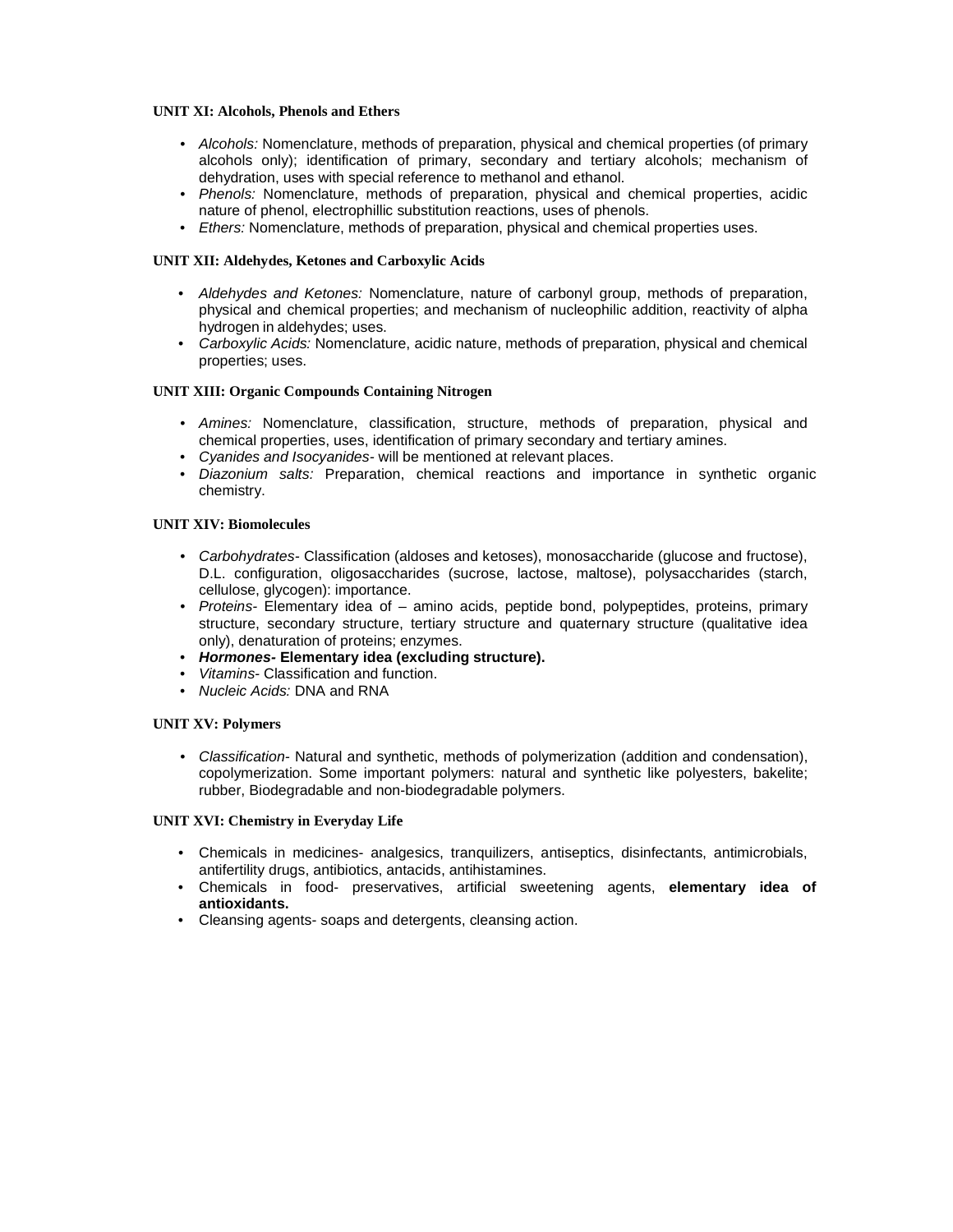# **BIOLOGY: CONTENTS OF CLASS XI SYLLABUS**

#### **UNIT I: Diversity in Living World**

- What is living? ; Biodiversity; Need for classification; Three domains of life; Taxonomy & Systematics; Concept of species and taxonomical hierarchy; Binomial nomenclature; Tools for study of Taxonomy – Museums, Zoos, Herbaria, Botanical gardens.
- Five kingdom classification; salient features and classification of Monera; Protista and Fungi into major groups; Lichens; Viruses and Viroids.
- Salient features and classification of plants into major groups-Algae, Bryophytes, Pteridophytes, Gymnosperms and Angiosperms (three to five salient and distinguishing features and at least two examples of each category); Angiosperms classification up to class, characteristic features and examples).
- Salient features and classification of animals-nonchordate up to phyla level and chordate up to classes level (three to five salient features and at least two examples).

#### **UNIT II: Structural Organisation in Animals and Plants**

- Morphology and modifications; Tissues; Anatomy and functions of different parts of flowering plants: Root, stem, leaf, inflorescence- cymose and recemose, flower, fruit and seed (To be dealt along with the relevant practical of the Practical Syllabus).
- Animal tissues; Morphology, anatomy and functions of different systems (digestive, circulatory, respiratory, nervous and reproductive) of an insect (cockroach). (Brief account only)

#### **UNIT III: Cell Structure and Function**

- Cell theory and cell as the basic unit of life; Structure of prokaryotic and eukaryotic cell; Plant cell and animal cell; Cell envelope, cell membrane, cell wall; Cell organelles-structure and function; Endomembrane system-endoplasmic reticulum, Golgi bodies, lysosomes, vacuoles; mitochondria, ribosomes, plastids, micro bodies; Cytoskeleton, cilia, flagella, centrioles (ultra structure and function); Nucleus-nuclear membrane, chromatin, nucleolus.
- Chemical constituents of living cells: Biomolecules-structure and function of proteins, carbodydrates, lipids, nucleic acids; Enzymes-types, properties, enzyme action.
- B Cell division: Cell cycle, mitosis, meiosis and their significance.

#### **UNIT IV: Plant Physiology**

- Transport in plants: Movement of water, gases and nutrients; Cell to cell transport-Diffusion, facilitated diffusion, active transport; Plant – water relations – Imbibition, water potential, osmosis, plasmolysis; Long distance transport of water – Absorption, apoplast, symplast, transpiration pull, root pressure and guttation; Transpiration-Opening and closing of stomata; Uptake and translocation of mineral nutrients-Transport of food, phloem transport, Mass flow hypothesis; Diffusion of gases (brief mention).
- Mineral nutrition: Essential minerals, macro and micronutrients and their role; Deficiency symptoms; Mineral toxicity; Elementary idea of Hydroponics as a method to study mineral nutrition; Nitrogen metabolism-Nitrogen cycle, biological nitrogen fixation.
- Photosynthesis: Photosynthesis as a means of Autotrophic nutrition; Site of photosynthesis take place; pigments involved in Photosynthesis (Elementary idea); Photochemical and biosynthetic phases of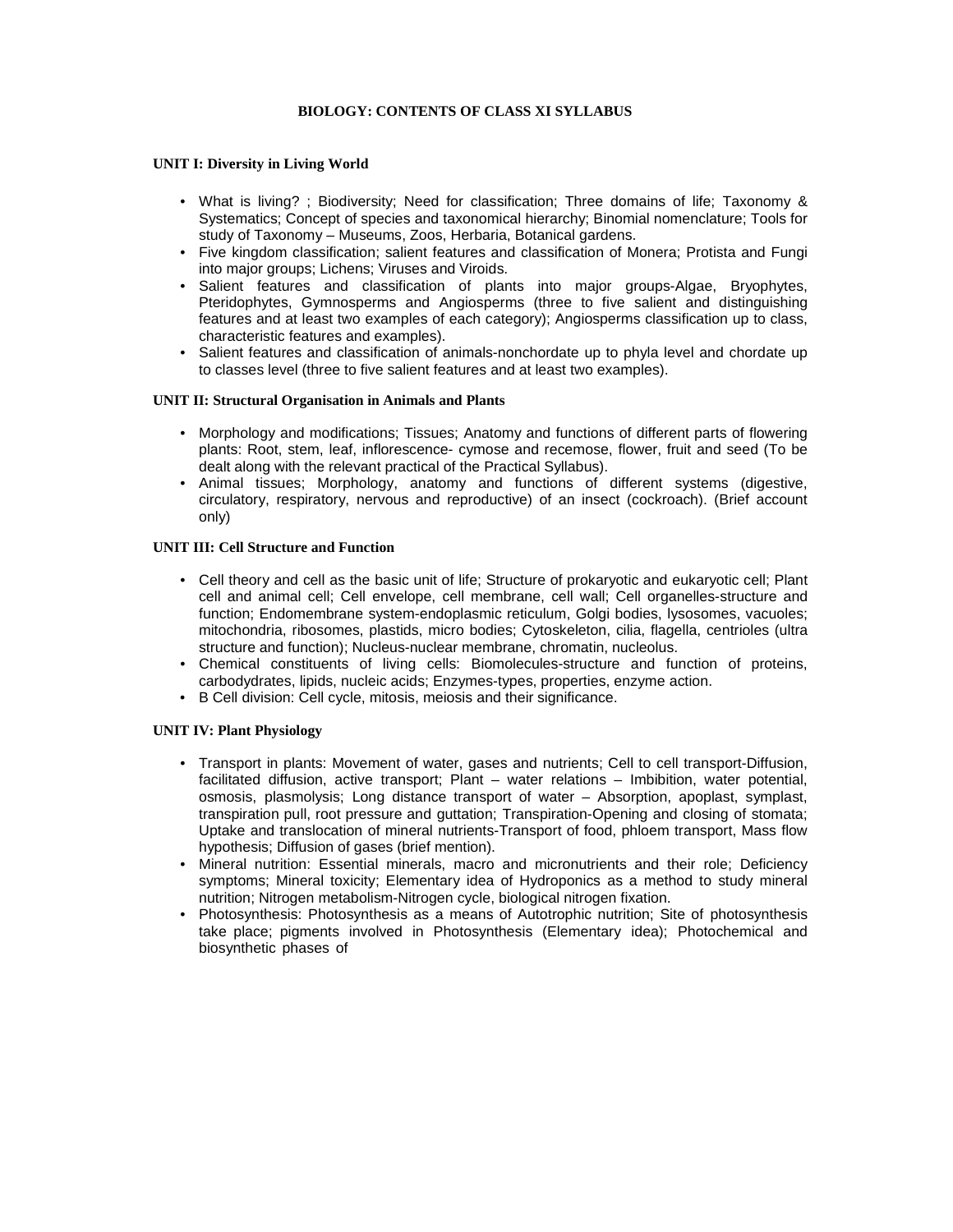photosynthesis; Cyclic and non cyclic and photophosphorylation; Chemiosmotic hypothesis; Photorespiration C3 and C4 pathways; Factors affecting photosynthesis.

- Respiration: Exchange gases; Cellular respiration-glycolysis, fermentation (anaerobic), TCA cycle and electron transport system (aerobic); Energy relations- Number of ATP molecules generated; Amphibolic pathways; Respiratory quotient.
- Plant growth and development: Seed germination; Phases of Plant growth and plant growth rate; Conditions of growth; Differentiation, dedifferentiation and redifferentiation; Sequence of developmental process in a plant cell; Growth regulators-auxin,gibberellin, cytokinin, ethylene, ABA; Seed dormancy; Vernalisation; Photoperiodism.

#### **UNIT V: Human Physiology**

- Digestion and absorption; Alimentary canal and digestive glands; Role of digestive enzymes and gastrointestinal hormones; Peristalsis, digestion, absorption and assimilation of proteins, carbohydrates and fats; Caloric value of proteins, carbohydrates and fats; Egestion; Nutritional and digestive disorders – PEM, indigestion, constipation, vomiting, jaundice, diarrhea.
- Breathing and Respiration: Respiratory organs in animals (recall only); Respiratory system in humans; Mechanism of breathing and its regulation in humans-Exchange of gases, transport of gases and regulation of respiration Respiratory volumes; Disorders related to respiration-Asthma, Emphysema, Occupational respiratory disorders.
- Body fluids and circulation: Composition of blood, blood groups, coagulation of blood; Composition of lymph and its function; Human circulatory system-Structure of human heart and blood vessels; Cardiac cycle, cardiac output, ECG, Double circulation; Regulation of cardiac activity; Disorders of circulatory system-Hypertension, Coronary artery disease, Angina pectoris, Heart failure.
- Excretory products and their elimination: Modes of excretion- Ammonotelism, ureotelism, uricotelism; Human excretory system-structure and fuction; Urine formation, Osmoregulation; Regulation of kidney function-Renin-angiotensin, Atrial Natriuretic Factor, ADH and Diabetes insipidus; Role of other organs in excretion; Disorders; Uraemia, Renal failure, Renal calculi, Nephritis; Dialysis and artificial kidney.
- Locomotion and Movement: Types of movement- ciliary, fiagellar, muscular; Skeletal musclecontractile proteins and muscle contraction; Skeletal system and its functions (To be dealt with the relevant practical of Practical syllabus); Joints; Disorders of muscular and skeletal system-Myasthenia gravis, Tetany, Muscular dystrophy, Arthritis, Osteoporosis, Gout.
- Neural control and coordination: Neuron and nerves; Nervous system in humanscentral nervous system, peripheral nervous system and visceral nervous system; Generation and conduction of nerve impulse; Reflex action; Sense organs; Elementary structure and function of eye and ear.
- Chemical coordination and regulation: Endocrine glands and hormones; Human endocrine system- Hypothalamus, Pituitary, Pineal, Thyroid, Parathyroid, Adrenal, Pancreas, Gonads; Mechanism of hormone action (Elementary Idea); Role of hormones as messengers and regulators, Hypo-and hyperactivity and related disorders (Common disorders e.g. Dwarfism, Acromegaly, Cretinism, goiter, exopthalmic goiter, diabetes, Addison's disease).

(*Imp: Diseases and disorders mentioned above to be dealt in brief.*)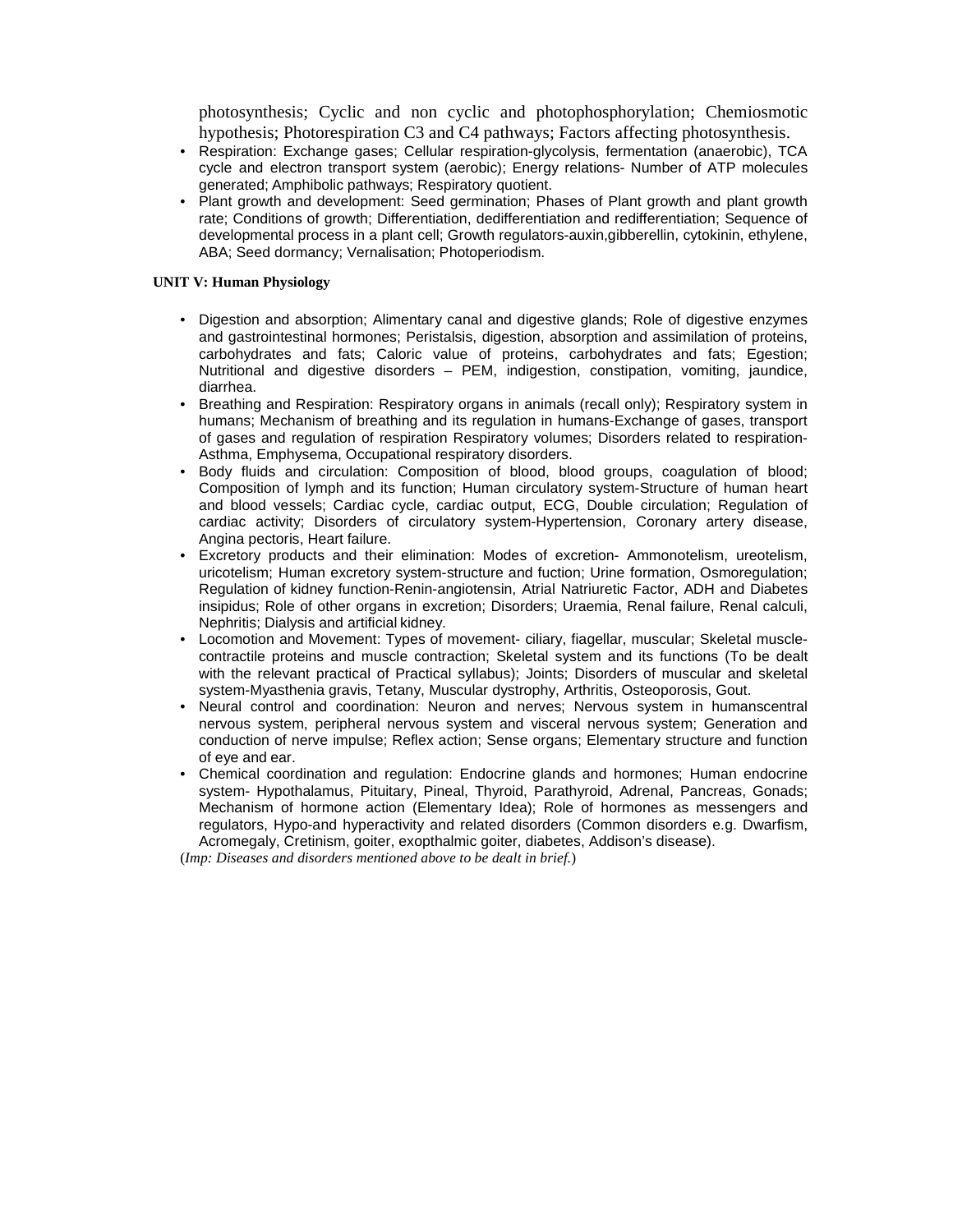# **BIOLOGY: CONTENTS OF CLASS XII SYLLABUS**

#### **UNIT I: Reproduction**

- Reproduction in organisms: Reproduction, a characteristic feature of all organisms for continuation of species; Modes of reproduction – Asexual and sexual; Asexual reproduction; Modes-Binary fission, sporulation, budding, gemmule, fragmentation; vegetative propagation in plants.
- Sexual reproduction in flowering plants: Flower structure; Development of male and female gametophytes; Pollination-types, agencies and examples; Outbreeding devices; Pollen-Pistil interaction; Double fertilization; Post fertilization events- Development of endosperm and embryo, Development of seed and formation of fruit; Special modes-apomixis, parthenocarpy, polyembryony; Significance of seed and fruit formation.
- Human Reproduction: Male and female reproductive systems; Microscopic anatomy of testis and ovary; Gametogenesis-spermatogenesis & oogenesis; Menstrual cycle; Fertilisation, embryo development upto blastocyst formation, implantation; Pregnancy and placenta formation (Elementary idea); Parturition (Elementary idea); Lactation (Elementary idea).
- Reproductive health: Need for reproductive health and prevention of sexually transmitted diseases (STD); Birth control-Need and Methods, Contraception and Medical Termination of Pregnancy (MTP); Amniocentesis; Infertility and assisted reproductive technologies – IVF, ZIFT, GIFT (Elementary idea for general awareness).

#### **UNIT II: Genetics and Evolution**

- Heredity and variation: Mendelian Inheritance; Deviations from Mendelism- Incomplete dominance, Co-dominance, Multiple alleles and Inheritance of blood groups, Pleiotropy; Elementary idea of polygenic inheritance; Chromosome theory of inheritance; Chromosomes and genes; Sex determination-In humans, birds, honey bee; Linkage and crossing over; Sex linked inheritance- Haemophilia, Colour blindness; Mendelian disorders in humans-Thalassemia; Chromosomal disorders in humans; Down's syndrome, Turner's and Klinefelter's syndromes.
- Molecular basis of Inheritance: Search for genetic material and DNA as genetic material; Structure of DNA and RNA; DNA packaging; DNA replication; Central dogma; Transcription, genetic code, translation; Gene expression and regulation- Lac Operon; Genome and human genome project; DNA finger printing.
- Evolution: Origin of life; Biological evolution and evidences for biological evolution from Paleontology, comparative anatomy, embryology and molecular evidence); Darwin's contribution, Modern Synthetic theory of Evolution; Mechanism of evolution-Variation (Mutation and Recombination) and Natural Selection with examples, types of natural selection; Gene flow and genetic drift; Hardy-Weinberg's principle; Adaptive Radiation; Human evolution.

### **UNIT III: Biology and Human Welfare**

- Health and Disease; Pathogens; parasites causing human diseases (Malaria, Filariasis, Ascariasis. Typhoid, Pneumonia, common cold, amoebiasis, ring worm); Basic concepts of immunology-vaccines; Cancer, HIV and AIDS; Adolescence, drug and alcohol abuse.
- Improvement in food production; Plant breeding, tissue culture, single cell protein, Biofortification; Apiculture and Animal husbandry.
- Microbes in human welfare: In household food processing, industrial production, sewage treatment, energy generation and as biocontrol agents and biofertilizers.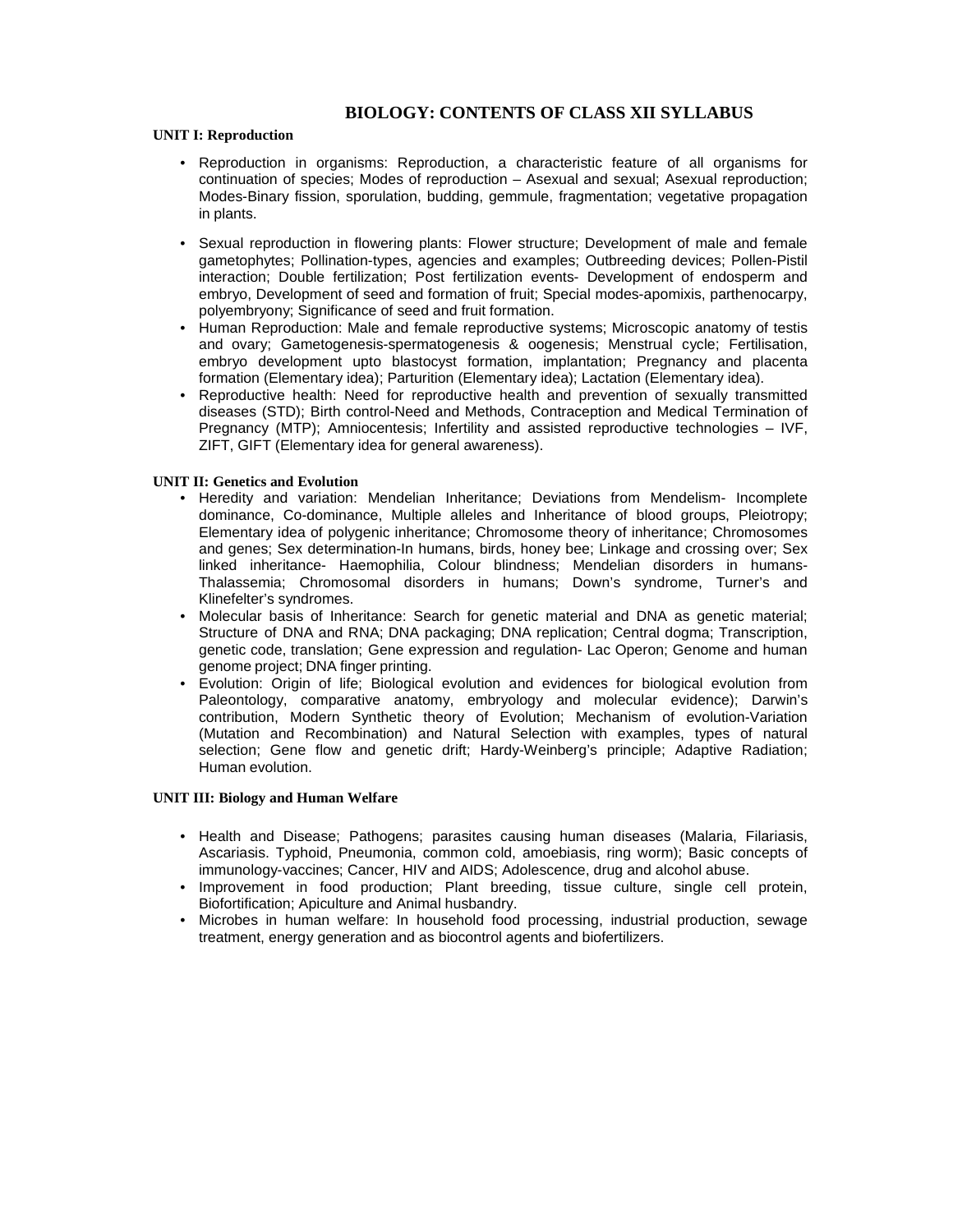### **UNIT IV: Biotechnology and Its Applications**

- Principles and process of Biotechnology: Genetic engineering (Recombinant DNA technology).
- Application of Biotechnology in health and agriculture: Human insulin and vaccine production, gene therapy; Genetically modified organisms-Bt crops; Transgenic Animals; Biosafety issues-Biopiracy and patents.

# **UNIT V: Ecology and environment**

- Organisms and environment: Habitat and niche; Population and ecological adaptations; Population interactions-mutualism, competition, predation, parasitism; Population attributesgrowth, birth rate and death rate, age distribution.
- Ecosystem: Patterns, components; productivity and decomposition; Energy flow; Pyramids of number, biomass, energy; Nutrient cycling (carbon and phosphorous); Ecological succession; Ecological Services- Carbon fixation, pollination, oxygen release.
- Biodiversity and its conservation: Concept of Biodiversity; Patterns of Biodiversity; Importance of Biodiversity; Loss of Biodiversity; Biodiversity conservation; Hotspots, endangered organisms, extinction, Red Data Book, biosphere reserves, National parks and sanctuaries.
- Environmental issues: Air pollution and its control; Water pollution and its control; Agrochemicals and their effects; Solid waste management; Radioactive waste management; Greenhouse effect and global warning; Ozone depletion; Deforestation; Any three case studies as success stories addressing environmental issues.